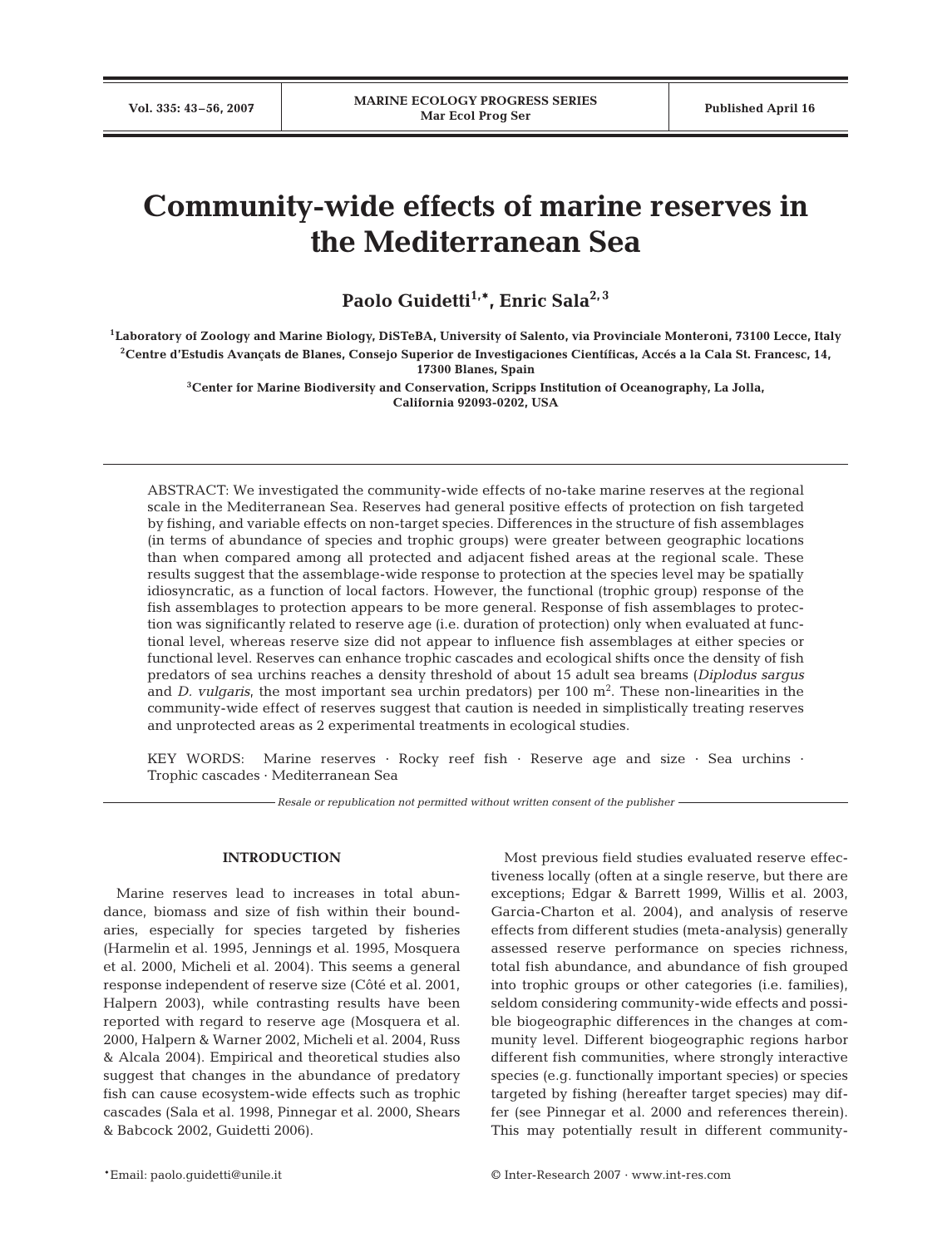wide effects (Micheli et al. 2004). Here we address general and spatial responses to protection on fish assemblages at different levels (i.e. species and trophic groups), and related ecosystem-wide effects. We focused our study in the Mediterranean Sea in order to prevent large biogeographic differences in species pools from confounding the results of meta-analysis. In addition, we explored the likelihood of trophic cascades after protection.

Fish assemblages in Mediterranean infralittoral rocky habitats are typically composed of several tens of species, and the fish species pool is almost identical throughout the western Mediterranean basin and Adriatic Sea (Fischer et al. 1987). Although the composition of fish assemblages is similar, we know little about differences in community structure (e.g. the distribution of species abundance) at the regional scale. With regard to fish and the assessment of reserve effects in the Mediterranean Sea, many published studies have provided evidence for positive effects of protection on fish, while other studies did not find any clear benefit of protection (Bell 1983, Garcia-Rubies & Zabala 1990, Francour 1991, 1994, Dufour et al. 1995, Harmelin et al. 1995, Vacchi et al. 1998).

Most previous studies investigated fish response to protection in single marine reserves and lacked proper replication in space (with many cases of pseudoreplication; sensu Hurlbert 1984) and time, or used inappropriate controls. In many cases, this makes it difficult to distinguish between treatment (i.e. protected vs. fished) and location (i.e. spatial variability) effects (see Guidetti 2002 and references therein). Environmental heterogeneity (e.g. habitat structure), in fact, has been found to have a marked effect on fish distribution patterns, which may in turn affect the reliability of studies where fished vs. unfished conditions are compared with insufficient replication (Garcia-Charton et al. 2000, 2004). Therefore, poor sampling designs do not allow logical distinction between protection effects on fish and the influence of the remaining sources of (often natural) variability. A few available studies investigated distribution patterns of fish in different protected and adjacent fished areas at different spatial scales (e.g. along the Mediterranean coasts of Spain; see Garcia-Charton et al. 2004) or qualitatively reviewed the available information (Garcia-Charton et al. 2000). However, no quantitative studies have assessed generalities in fish assemblage- and/or ecosystem-wide responses following the establishment of marine reserves across the Mediterranean basin, nor have they investigated fish assemblages at levels of species and functional (trophic) groups. Thus a meta-analysis approach is useful because of (1) the general absence of proper spatial replication in many previous studies and (2) a lack of comprehensive quantitative studies at a basin scale.

Benthic communities in the shallow Mediterranean rocky sublittoral have 2 extreme alternative successional endpoints: coralline barrens and complex macroalgal beds (Sala et al. 1998). When the density of sea urchin *Paracentrotus lividus* exceeds a threshold of  $7$  to 9 urchins  $m^{-2}$ , a shift between macroalgal assemblages and coralline barrens has been observed to occur (Verlaque 1987, Hereu 2004). Several fish species can prey upon sea urchins, but 2 sparid fishes, *Diplodus sargus* and *D. vulgaris* (hereafter *Diplodus*; both are targeted by fishing), are the most important predators of adult urchins and the only predators that have been demonstrated to have the potential to effectively control sea urchin population density (Sala 1997, Guidetti 2006). Even though the food web of subtidal rocky reefs include complex and multiple trophic interactions, the link between predatory fish, sea urchins and macroalgae has been found to be the path through which fishing may dramatically affect the overall community (see Sala 2004). It has been suggested that the transition from macroalgal beds (which harbour hundreds of species of algae and invertebrates) to barrens (dominated by sea urchins and a few species of encrusting algae) can be enhanced by the removal of large predatory fish that feed on sea urchins, and that marine reserves may trigger the recovery of predatory fish and thus potentially re-establish their predatory control on sea urchin populations (Sala et al. 1998 and references therein, Guidetti 2006).

If marine reserves cause a recovery of predatory fish densities such that sea urchin densities are reduced below a given threshold, we would expect reserves to harbour macroalgal beds (as long as there are source macroalgal populations in or near the reserve). When predatory fish are not sufficiently abundant to reduce sea urchin densities below the threshold, as might happen in fished areas, we would expect these areas to harbour coralline barrens. Although experimental studies have shown that large size and high abundance of predatory fishes leads to high predation rates on sea urchins, factors other than protection can affect sea urchin abundance, which may be large even in marine reserves (Sala & Zabala 1996, Sala et al. 1998, Hereu 2004, Guidetti 2006). The relationship between predatory fishes and urchins, and the existence of trophic cascades after reserve creation, are hence not easily predictable. More research from this perspective is needed to better understand why the available assessments of community-wide changes in sublittoral Mediterranean rocky reefs following protection have produced results that are—to some extent—contradictory (Sala et al. 1998, Micheli et al. 2005, Guidetti 2006).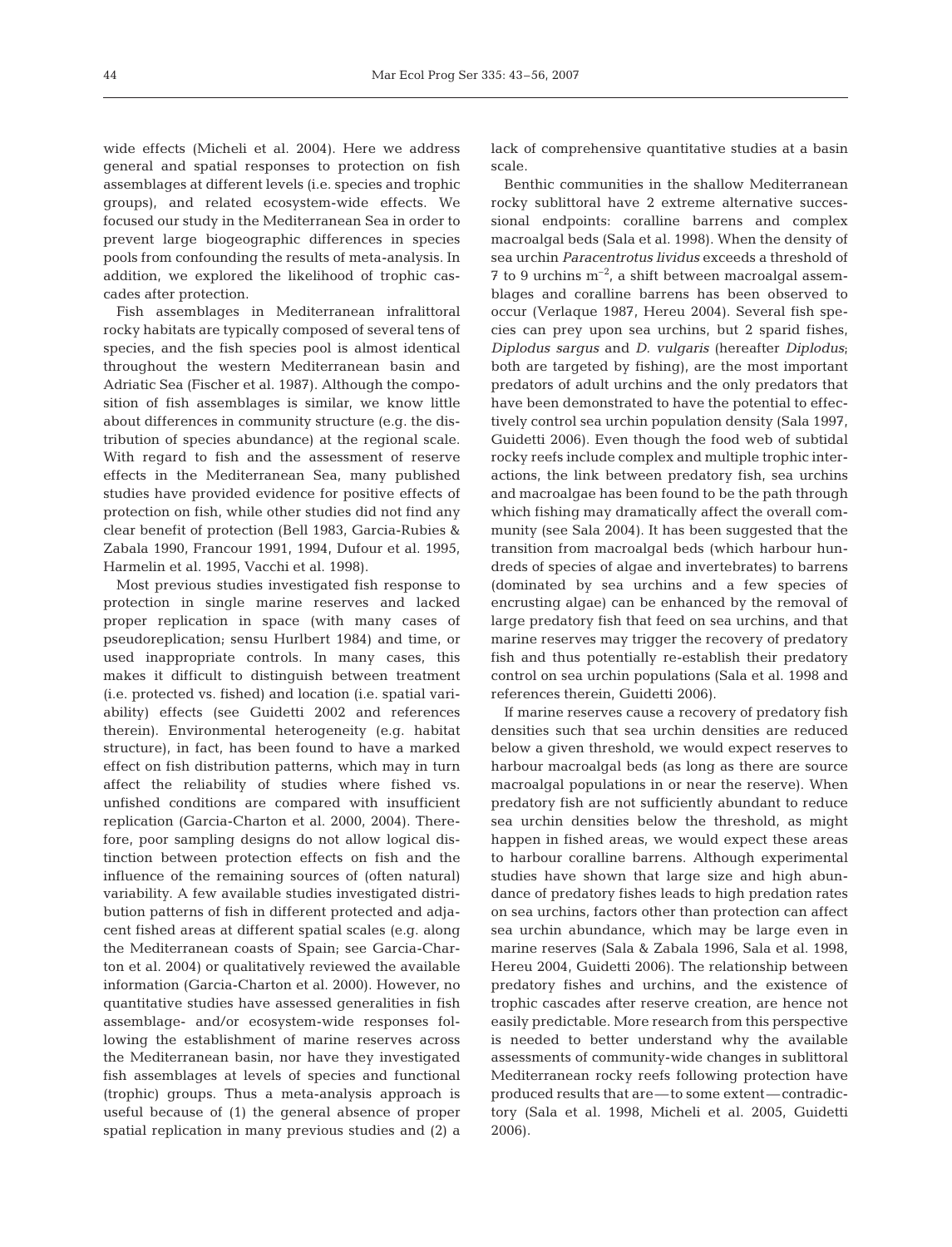| Marine reserve                  | Total surface<br>(ha) | No-take surface<br>(ha) | Establishment<br>(year) | Reserve age when data<br>were collected (yr) |
|---------------------------------|-----------------------|-------------------------|-------------------------|----------------------------------------------|
| 1. Cabo de Gata                 | 12 200                | 2395                    | 1987                    | 9                                            |
| 2. Cabo de Palos                | 1990                  | 190                     | 1995                    |                                              |
| 3. Cabrera                      | 8703                  | 768                     | 1991                    | 5                                            |
| 4. Medes Islands (1988, 1999)   | 418                   | 94                      | 1983                    | $5 - 16$                                     |
| 5. Banyuls-sur-Mer (1980, 1992) | 650                   | 65                      | 1974                    | $6 - 18$                                     |
| 6. Portofino                    | 346                   | 18                      | 1998                    | 5                                            |
| 7. Cinque Terre                 | 2726                  | 79                      | 1997                    | 6                                            |
| 8. Scandola                     | 1000                  | 72                      | 1975                    | 13                                           |
| 9. Ustica Island                | 15951                 | 60                      | 1986                    | 9                                            |
| 10. Torre Guaceto               | 2227                  | 179                     | 1991                    | 11                                           |
| 11. Tremiti Islands             | 1466                  | 180                     | 1989                    | 13                                           |
| 12. Miramare                    | 120                   | 30                      | 1986                    | 16                                           |

Table 1. Size (surface area of marine reserves and related no-take zones), year of formal establishment (which may not correspond to year when effective enforcement began) and formal reserve age at the time when data were collected

This study aimed to (1) assess whether protection from fishing creates a general response in fish assemblages in the Mediterranean basin, and (2) examine the relationship between the abundance of major predatory fish and the abundance of their sea urchin prey.

#### **MATERIALS AND METHODS**

**Reserve effect on fish species and trophic groups.** We examined fish response to protection in 12 marine

(no-take) reserves in the Mediterranean Sea (Table 1), from which data were available from both the reserves and nearby fished areas (Fig. 1). We avoided the use of data from the so-called 'paper reserves' where protection is only formal (identified as those reserves where there is no personnel devoted to enforce restrictions to fishing and where illegal fishing is known to be a common and diffuse practice). When fish density and biomass were not available in the literature, we obtained unpublished data from a number of authors. When the data originated from more than 1 protected and/or unprotected area within the same location and the data were collected at the same time, we used weighted average values (see Côté et al. 2001 for details). Whenever the data were collected in subsequent sampling occasions over a relatively short time (e.g. within the same year), we used mean values to approximate average conditions in time. In all cases, the data came from the comparison of reserves and nearby fished areas sampled at the same time. All the studies that were included used standard visual census techniques (strip transects or point counts; Harmelin-Vivien et al. 1985). Previous studies showed that the use of density values obtained from different visual census techniques have negligible effects on meta-analyses (Côté et al. 2001). We thus assumed that values standardized for a similar area of reference were comparable. When biomass data were not available, we estimated biomass using



Fig. 1. Location of marine reserves and adjacent fished areas. 1, 2, 3: Cabo de Palos, Cabo de Gata, and Cabrera, respectively (García-Charton et al. 2004); 4: Medes Islands (García-Rubies & Zabala 1990, A. García-Rubies et al. unpubl. data); 5: Banyuls-sur-Mer (Bell 1983, Dufour et al. 1995); 6, 7: Portofino, Cinque Terre (Tunesi & Molinari 2005, Tunesi et al. 2006); 8: Scandola (Francour 1991); 9: Ustica Island (Vacchi et al. 1998); 10, 11, 12: Torre Guaceto, Tremiti Islands, Miramare (Guidetti et al. 2005, Guidetti 2006, authors' unpubl. data). o: areas where density data on sea urchins and predatory fish were obtained (Bell 1983, Harmelin 1987, García-Rubies & Zabala 1990, Dufour et al. 1995, Sala & Zabala 1996, Vacchi et al. 1998, Guidetti & Bussotti 2000, Lecchini et al. 2002, Micheli et al. 2005; F. Badalamenti, J. Coll, P. Guidetti, J. G. Harmelin, B. Hereu, M. Milazzo, M. Mori, S. Ruitton unpubl. data)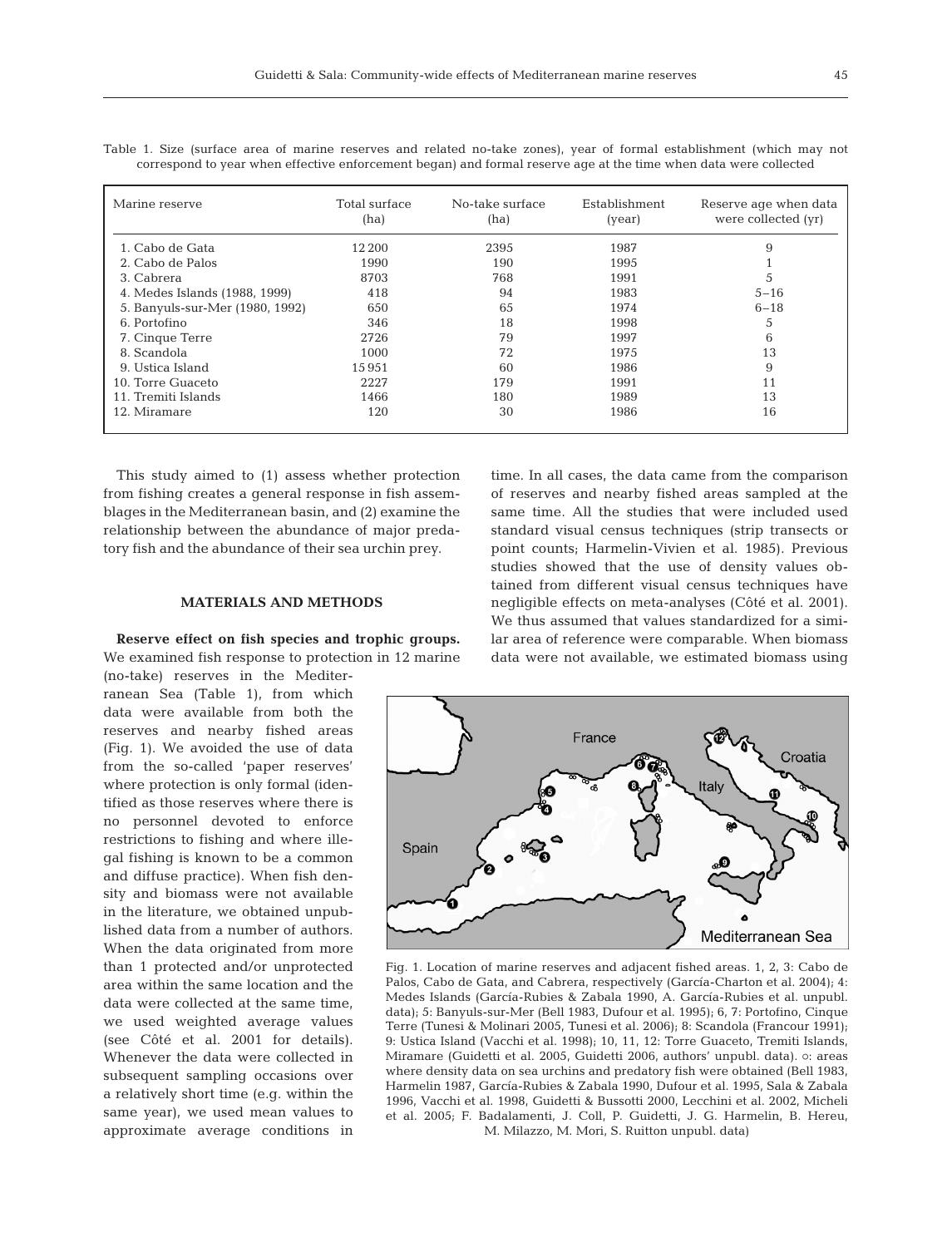size distributions from these studies and length– weight relationships from the literature (Francour 1990, www.fishbase.org).

For the meta-analysis of fish response to protection, we considered only data from sublittoral rocky reefs to a maximum depth of 15 to 20 m. Miramare was the exception, because the data come from breakwaters (made of transplanted boulders) running parallel to the coast. Because of the differences in taxonomic resolution among studies, we included in the analysis only those fish present in most (>90%) databases: *Dentex dentex*, *Diplodus sargus*, *Diplodus vulgaris*, *Diplodus puntazzo*, *Sparus aurata*, *Sciaena umbra*, *Dicentrarchus labrax*, *Epinephelus marginatus*, *Scorpaena porcus*, *Scorpaena scrofa*, *Serranus cabrilla*, *Serranus scriba*, *Mullus surmuletus* and Mugilidae (common fish taxa targeted by many kind of fisheries), and *Chromis chromis*, *Symphodus mediterraneus*, *Symphodus ocellatus*, *Symphodus tinca*, *Coris julis*, *Thalassoma pavo*, *Diplodus annularis*, *Oblada melanura* and *Sarpa salpa* (common species of low/nil commercial value; however, some of these fish are commercialised locally). These species accounted for more than 90% of fish abundance in most locations.

We examined the response to protection on species (and for the family Mugilidae) and functional groups. Species were pooled into functional groups based on their trophic position because (1) fishing disproportionately targets species at high trophic levels, affecting the overall trophic structure of marine communities (e.g. Pauly et al. 1998), and (2) recovery from fishing potentially includes increased abundances or biomass of high-level predators and shifts in trophic structure (Micheli et al. 2004).

Each species was assigned to 1 of 7 trophic groups using the available information about diet and size in the FishBase database (www.fishbase.org) and in Mediterranean studies (Sala 2004 and references therein). These trophic groups were: large piscivores, small piscivores, invertebrate feeders Type 1 (major predators of sea urchins), invertebrate feeders Type 2 (whose diets seldom include sea urchins), detritivores, planktivores, and herbivores (see Fig. 2 for species groupings). We split invertebrate feeders into 2 groups because of the major role a few fish species can have in regulating sea urchin populations and hence in affecting the entire community (Sala et al. 1998, Hereu 2004, Guidetti 2006). Piscivores included species feeding exclusively on fish and species feeding on both fish and invertebrates (Micheli et al. 2004).

We quantified the effects of protection in reserves as the natural logarithm of the ratio between the values of the response variable (density or biomass) in reserves and those in fished areas (response ratios, ln*R*; Hedges & Olkin 1985, Micheli et al. 2004). Data were thus nor-

malized and the response to protection examined independently of the absolute densities at each reserve. Because estimations of average values can be affected by sampling effort, we calculated weighted means using the natural logarithm of the total area covered by the censuses from which the estimates were obtained (see Mosquera et al. 2000). Other weightings were not possible because some studies reported only average abundance values. Positive response ratios indicate greater density and/or biomass of species or trophic groups in reserves than in fished areas, whereas negative values indicate greater values in fished areas compared with reserves. Averages of the mean response ratios have been considered significantly different from zero (i.e. there is a significant difference in the measured variable between treatments) when the 95% CI around the mean do not overlap with zero (Micheli 1999 and references therein). A ratio of zero thus means that densities are identical between reserves and fished areas.

**Reserve effect on the structure of fish assemblages.** To examine general patterns of similarity in fish assemblages between reserves and fished areas, and among (geographic) locations where reserves are located, we performed an analysis of similarity (ANO-SIM) on density data of fish species and trophic groups. Analyses on biomass data were not possible because only 5 studies reported biomass or size data. Non-metric multidimensional scaling (nMDS) was used to graphically represent fish assemblages in relation to protection level (reserve/fished area) in each location considered. The similarity percentage procedure (SIMPER) was used to detect the species or trophic groups that contributed most to dissimilarity (Clarke & Warwick 1994). These analyses were carried out considering 11 reserves, as the data set available for the Scandola reserve included only a limited subset of fish species. We included 2 fish surveys from both the Banyuls and Medes marine reserves, conducted more than 10 yr apart, as 2 different samples. To prevent the effects of the numerical dominance by non-target species (i.e. planktivorous and herbivorous fish, which include several gregarious fish species living in large aggregations) on the patterns of similarity among fish assemblages from reserves and fished areas in the various geographic locations, we ran a second series of multivariate analyses after excluding these 2 fish groups from the data sets.

To explore the community trajectory of change in reserves after protection, the best option is to monitor reserves and nearby unprotected sites several years before and after protection (Guidetti 2002). However, most available data are simply snapshot comparisons between reserves and unprotected areas (Russ et al. 2005). Nevertheless, the existing data can provide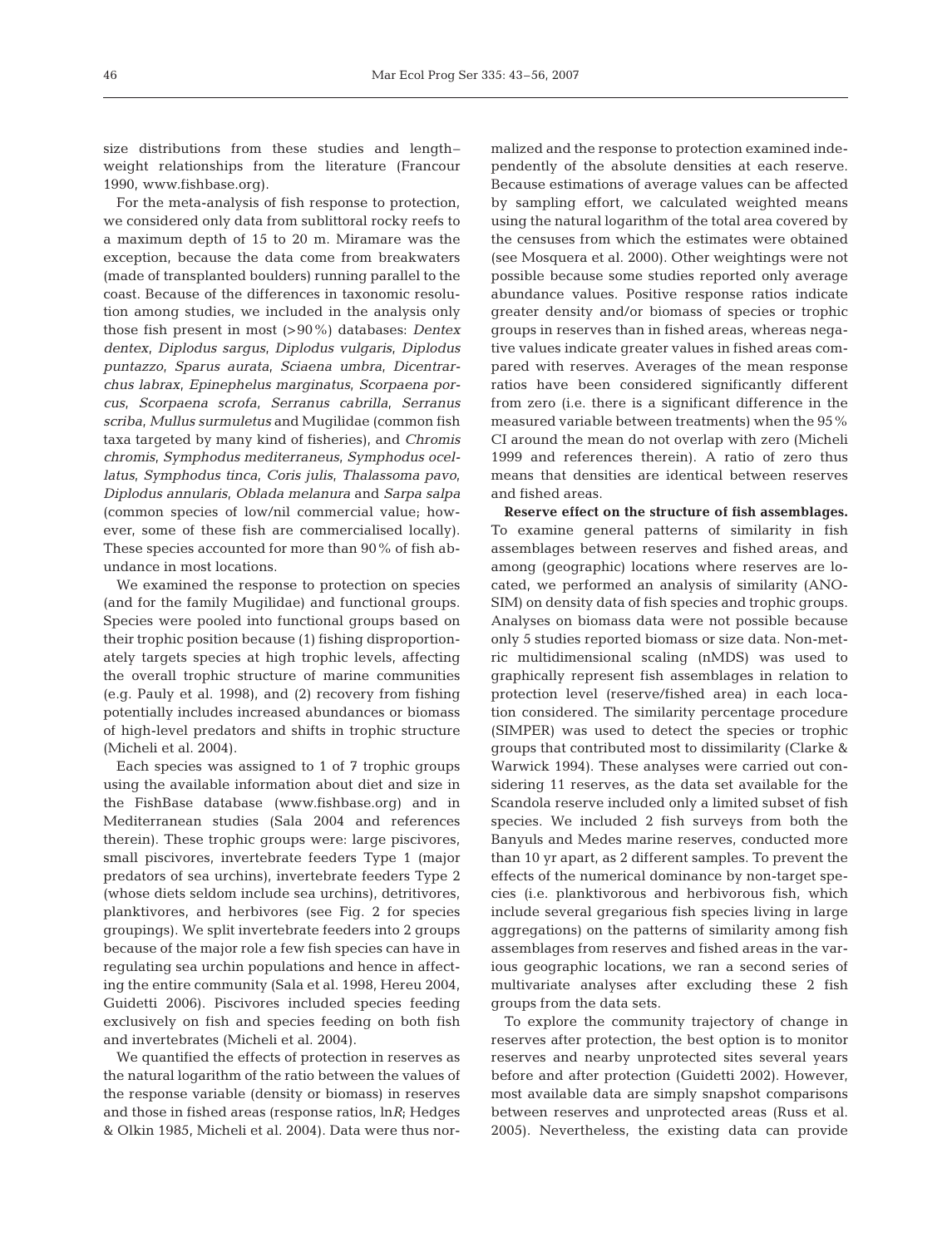evidence of general trajectories of change in a multidimensional space using nMDS. For each reserve, trajectories of change in fish assemblages as a result of protection may be approximated by drawing a vector between the position of each unprotected situation and its corresponding reserve in the nMDS plot. We thus plotted centroids of fish assemblages from every fished and unfished condition and connected them in pairs, from each fished area to its adjacent reserve, using vectors. We applied this approach to both species and trophic group matrices in order to provide evidence of whether responses of fish to protection at the different reserves were more general at the functional level. We regarded results as suggestive of this hypothesis if, among reserves, trajectories of community change running from the fished to the unfished condition (i.e. direction of vectors in the multivariate space) were more consistent at trophic group than species level.

We also explored possible general responses of fish assemblages to reserve age (years since reserve creation) and size (area of the no-take zone) using a constrained ordination termed canonical analysis of principal coordinates (CAP; Anderson & Willis 2003). CAP can uncover patterns that are masked in unconstrained ordinations (e.g. nMDS) and finds axes that maximise the degree of correlation between a set of predictor and response variables. Here, the relative importance of reserve age and size in influencing fish assemblages was assessed by virtue of the strength of their individual correlations with the canonical axes. Analyses were conducted at both species and trophic level. The canonical correlations were tested using 4999 random permutations.

**Trophic cascade in the shallow Mediterranean rocky sublittoral.** We examined the community-wide responses to protection in the form of trophic cascades, in this case fish–sea urchins–algae (see 'Introduction'). From this perspective, even though there is empirical evidence that abundant predatory fish populations can regulate sea urchin populations (Sala & Zabala 1996, Sala et al. 1998, Hereu 2004, Guidetti 2006), we know little about the relationship between fish and sea urchin abundance over large spatial scales. We thus assembled data from 53 areas (including 15 reserves) throughout the Mediterranean from which data on both sea urchin and fish densities were available (Fig. 1). We assessed the effects of reserves on abundance of *Diplodus* and sea urchins using response ratios.

Although the sea urchin *Paracentrotus lividus* is the most important benthic grazer in the infralittoral of the western part of the basin, the urchin *Arbacia lixula* can have an equal or greater role in some southern regions (Guidetti et al. 2003). We thus examined the individual relationships between the abundance of *Diplodus* and the 2 sea urchin species. We first tested the significance of changes in variability of sea urchin abundance along the gradient of fish abundance using a likelihood model. Four models were compared: (1) constant mean and SD (homoscedastic), (2) constant mean and SD linearly related to fish abundance (heteroscedastic), (3) mean linearly related to fish abundance and constant SD (homoscedastic), and (4) both mean and SD linearly related to fish abundance (heteroscedastic). The analysis was repeated using raw sea urchin abundance data and log-transformed data. We used the Solver routine in Excel to minimize the sum of [–ln(Prob)] where Prob is the probability density function value for sea urchins based on the abundance, mean, and standard deviation (SD) at a given site;  $mean = m \times number of *Diplodus* fish + b where *m* and$ *b* are parameters determined by the routine; and SD =  $g + d \times$  number of *Diplodus* fish where  $g$  and  $d$  are parameters determined by the routine. In Model  $(1)$   $m = d = 0$ ,  $(2)$   $m = 0$ ,  $(3)$   $d = 0$ , and so the models are hierarchically nested. In each analysis we used the likelihood ratio test (LRT) to determine significance of adding 1 additional parameter (for linear means and/or heteroscedasticity). Likelihood values must be >1.92 greater for a 4-parameter model than for a 3-parameter model to justify the inclusion of an additional parameter. As the relationship showed symptoms of unequal variation (see 'Results'), we used a quantile regression to investigate the relationship between sea urchin and *Diplodus* abundance. This procedure is considered as a more suitable statistical tool to analyze relationships characterized by unequal variation than the classic regression methods. The latter typically focus on estimating slopes in the mean of the response variable distribution, whereas quantile regression estimates the relations for all proportions of a probability distribution (Cade & Noon 2003). A regression model with heterogeneous variances implies that there may be more than a single slope (i.e. rate of change) describing the relationship between response and predictor variables. Focusing exclusively on changes in the means may fail to distinguish real non-zero changes in heterogeneous distributions. Therefore, in the case of unequal variances, quantile regression estimates multiple slopes from the minimum to the maximum response, providing a more complete picture of the relationships between variables missed by other regression methods (Cade & Noon 2003).

## **RESULTS**

The meta-analysis showed that total fish density was on average 1.2 times greater in reserves than in fished areas ( $\ln R = 0.19 \pm 0.17$ , 95% CI), and total fish biomass was on average 2.1 times greater in reserves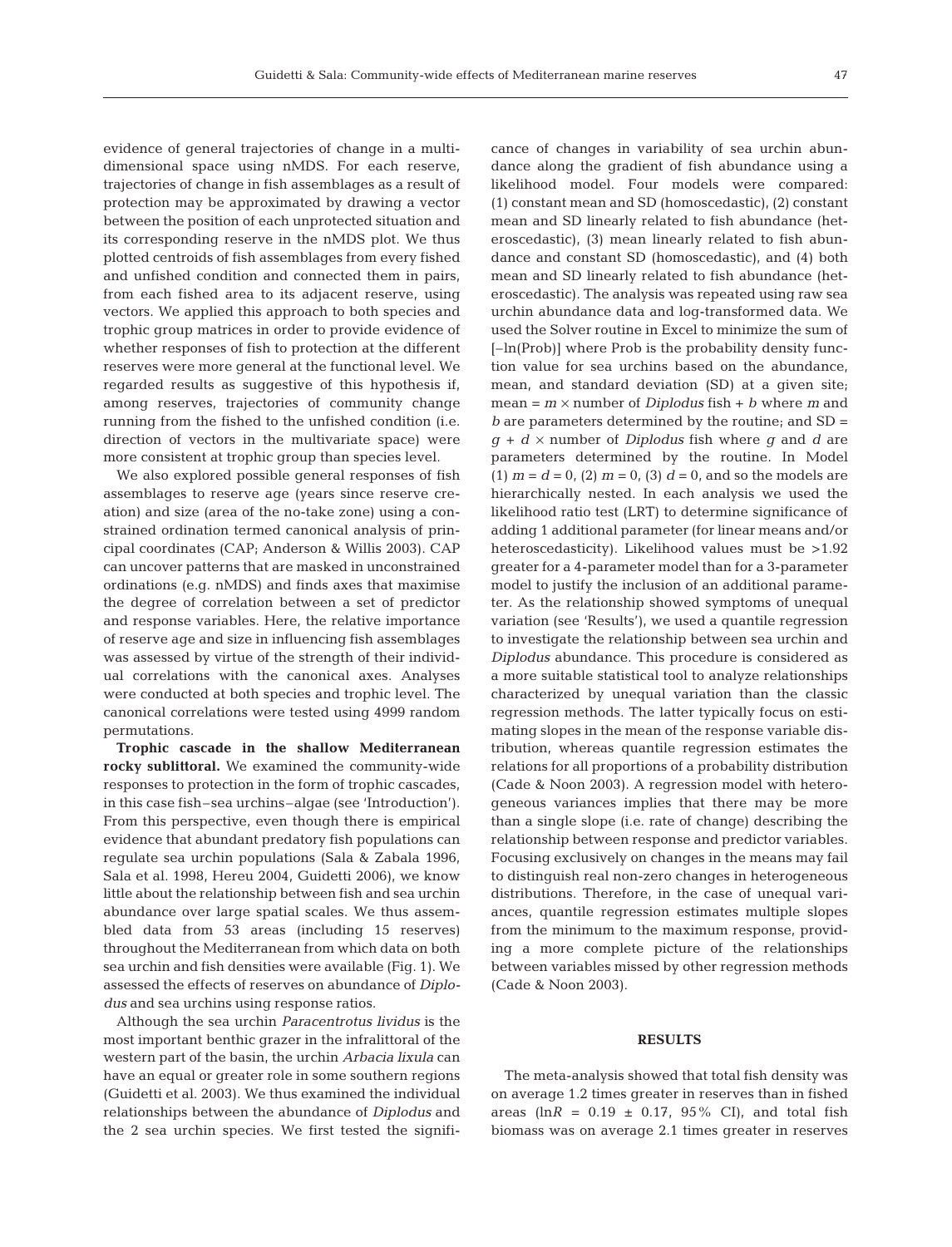$(lnR = 0.75 \pm 0.72, 95\% \text{ CI})$ . In spite of the wide variability among reserves, both responses were statistically significant. However, the effects of protection varied among fish species and trophic groups (Figs. 2 & 3). Protection caused significant increases in density and biomass of large piscivorous fish (but *Dentex dentex* did not show any significant response). Small piscivores showed significant increases in biomass but not density in reserves as a group, but the response differed among species. Significant increases in biomass, but not density, in reserves mean that the strongest effect of protection is an increase in individual size. All sea urchin predator species increased in both density and biomass in reserves relative to fished areas, showing little variability in the response to protection relative to that of large piscivores. As a group, invertebrate feeders Type 2 showed non-significant responses to protection, but some species, i.e. *Diplodus puntazzo* and *Sciaena umbra*, highly targeted by recreational and professional fishing, responded significantly both in terms of density and biomass. Detritivores and planktivores did not respond significantly to protection, except for the pomacentrid *Chromis chromis*, which seemed to respond positively, but the values of

log-ratios for density and biomass were very close to zero. *Sarpa salpa*, the only strictly herbivorous fish in the Mediterranean, did not respond significantly to protection. It is worth noting that variability around mean responses changed among species, which could be the result of the mix between general predictable and idiosyncratic responses changing from location to location.

The contribution of protection to the total dissimilarity among fish assemblages when comparing all areas from all locations was negligible when both species (ANOSIM; global  $R = -0.033$ ,  $p = 0.77$ ) and trophic groups  $(R = -0.008, p = 0.48)$  were considered. Conversely, the dissimilarity among fish assemblages from the different locations (regardless of the level of protection) was far higher when both fish taxa  $(R = 0.840, R)$ p *<* 0.01) and trophic groups (*R* = 0.591, p *<* 0.01) were considered. In other words, areas from the same location tended to be more similar, regardless of the level of protection, than reserve areas from different locations. Reserve and fished areas at Banyuls clearly separated from the other sites only when planktivorous and herbivorous fish were included in the analyses (Fig. 4). *Chromis chromis*, *Oblada melanura*, *Thalas-*



Fig. 2. Response of fish species to protection, measured as the natural log response ratio (ln*R*) of (A) density and (B) biomass between reserves and adjacent fished areas. Bars indicate 95% CI; fish species targeted by fishing in **bold**. See 'Materials and methods' for details on analysis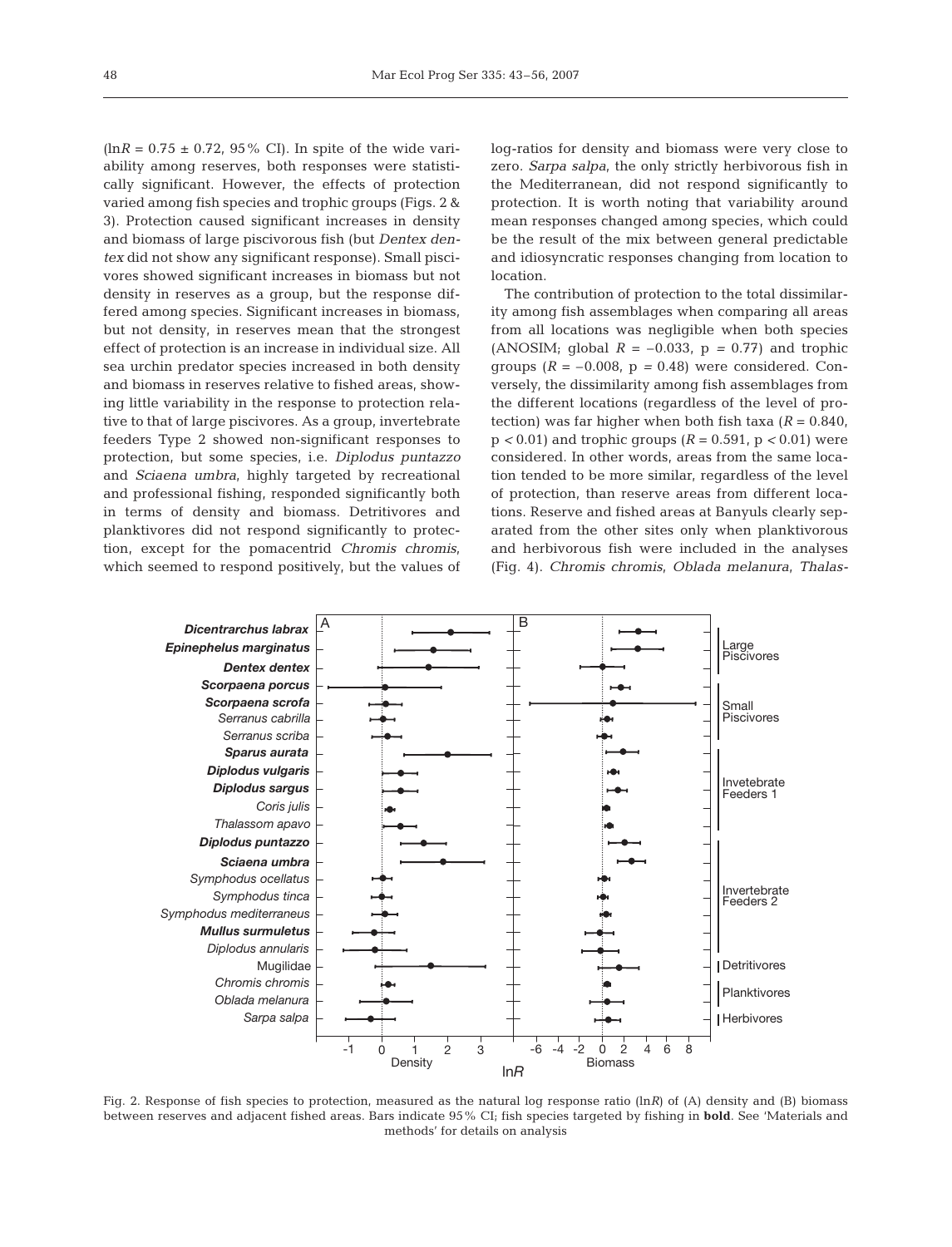

Fig. 3. Response of trophic groups of fish to protection, measured as the natural log response ratio (ln*R)* of (A) density and (B) biomass between reserves and adjacent fished areas. Bars indicate 95% CI. See 'Materials and methods' for details on analysis

*soma pavo*, and *Sarpa salpa* contributed the most (>30%) to the dissimilarity between reserves and fished areas (Table 2). The most valuable target species, the Mediterranean dusky grouper *Epinephelus marginatus*, made a negligible contribution to the dissimilarity, while the commercially important sea urchin predators *Diplodus sargus* and *D. vulgaris* were the most important contributors among the target species, in spite of their cumulated contribution being lower than the above-mentioned species  $(-12\%;$  Table 2). When compared with differences among locations, variation over time in the structure of fish assemblages was fairly low at Banyuls between 1980 and 1992 and Medes Islands between 1988 and 1999, in both reserves and fished areas. Surprisingly, Medes had fish assemblages more similar to those of areas located 500 to 1000 km away than to those of Banyuls, located 50 km away. Reserve and fished areas at Ustica (a relatively small island 50 km from the mainland) were clearly distinct from the other locations, along with Miramare (located in the Adriatic, where fish were sampled on artificial hard substrates). Therefore, similarity in fish assemblage structure among locations did not appear to be a mere function of geographic distance.

Trajectories of change in fish community structure from the fished to protected condition are shown in nMDS plots (Fig. 4). Data on species abundance showed a less clear direction of community change (i.e. 8 out of 13 arrows headed towards the right side of the plot), probably owing to different local responses of species within fish communities to protection (i.e. local



Fig. 4. Non-metric multidimensional scaling (nMDS) plots of fish density data: (A) species, (B) trophic groups. Arrows indicate change in fish communities from the fished to reserve areas. See 'Materials and methods' for details; marine reserve numbers as in Fig. 1

idiosyncratic response at species level). Instead, data on functional structure (trophic groups) showed a more consistent pattern of change (11 out of 13 arrows headed towards the right side of the plot). Although major caution and properly replicated data sets are needed to draw any conclusion, these outputs suggest

Table 2. SIMPER. Taxa and trophic groups of fish contributing most (cut-off at 55%) to the dissimilarity between reserves (R) and fished areas (F). Invertebrate feeders Type 1: fish that eat sea urchins

|                             | (%)  | R     | Contrib. Density (ind. $100 \text{ m}^{-2}$ )<br>F |
|-----------------------------|------|-------|----------------------------------------------------|
| Taxa                        |      |       |                                                    |
| Thalassoma pavo             | 9.7  | 7.4   | 4.5                                                |
| Ohlada melanura             | 9.3  | 12.4  | 8.1                                                |
| Sarpa salpa                 | 7.7  | 8.8   | 9.9                                                |
| Chromis chromis             | 7.5  | 127.2 | 106.2                                              |
| Coris <i>julis</i>          | 6.8  | 21.8  | 15.7                                               |
| Diplodus sargus             | 6.8  | 7.1   | 4.0                                                |
| Diplodus vulgaris           | 6.4  | 4.7   | 2.9                                                |
| <b>Trophic groups</b>       |      |       |                                                    |
| Planktivores                | 21.4 | 161.8 | 123.3                                              |
| <b>Herbivores</b>           | 20.9 | 9.3   | 11.1                                               |
| Invertebrate feeders Type 1 | 16.0 | 49.8  | 31.9                                               |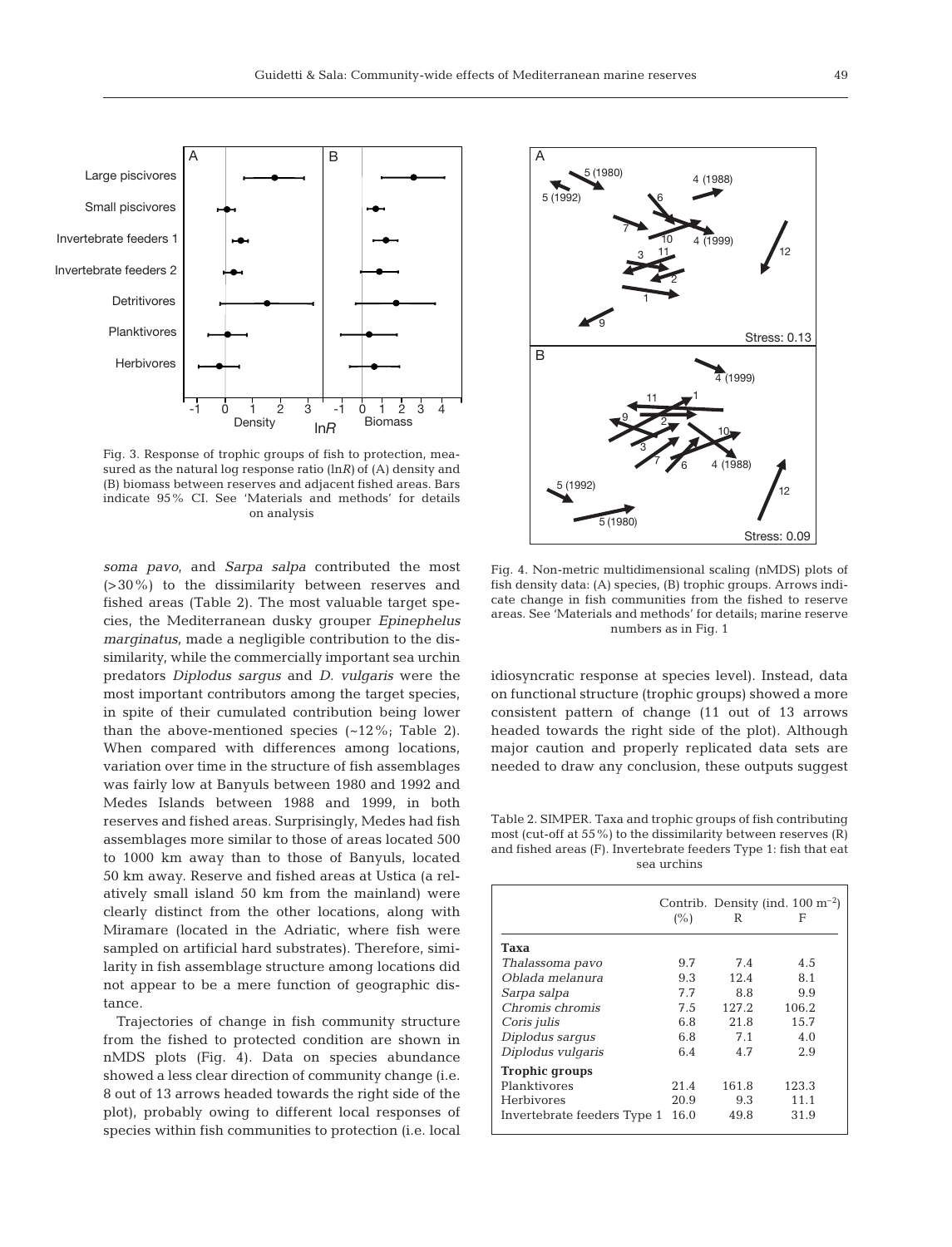that community changes at the species level are less predictable than changes at the functional level. In other words, these plots suggest that different species may respond differently to protection at the various reserves (reflected in inconsistent directions of response at the species level), and also that the response is more general at the trophic level because many of the species affected by protection belong to the same functional groups (especially large predators and those preying on sea urchins). Moreover, 2 vectors that did not head in the same direction as the others represent locations characterised by relatively small remote islands, which suggests that these locations may have different ecological conditions that cause a different response to protection.

Non-target trophic groups such as herbivores and planktivores were important contributors to the difference between reserves and fished areas, probably owing to their general numerical dominance regardless of the protection level. Therefore, we repeated the analyses including only trophic groups that encompassed target species (i.e. large and small piscivores and invertebrate feeders). ANOSIM showed that the contribution of protection to the total dissimilarity among fish assemblages was again negligible at both species (Global  $R = -0.023$ ,  $p = 0.64$ ) and trophic group levels  $(R = -0.030, p = 0.21)$ . In contrast, the dissimilarity among fish assemblages from the different locations was again higher at both fish species *(R* = 0.797, p *<* 0.01) and trophic group levels *(R* = 0.442, p *<* 0.01). Even after excluding planktivorous and herbivorous fish (usually non-target species), areas from the same location tended to be more similar to each other, regardless of the level of protection, than were reserve areas from different locations. Fish predators that eat sea urchins (invertebrate feeders Type 1) were the

Table 3. SIMPER. Taxa and trophic groups of fish (excluding planktivores and herbivores) contributing most (cut-off at 55%) to the dissimilarity between reserves (R) and fished areas (F). Invertebrate feeders Type 1: fish that eat sea urchins

|                             | (%)  | R    | Contrib. Density (ind. $100 \text{ m}^{-2}$ )<br>F |
|-----------------------------|------|------|----------------------------------------------------|
| Taxa                        |      |      |                                                    |
| Thalassoma pavo             | 13.1 | 7.4  | 4.5                                                |
| Diplodus vulgaris           | 9.0  | 7.1  | 4.0                                                |
| Coris <i>julis</i>          | 9.0  | 21.8 | 15.7                                               |
| Diplodus sargus             | 8.5  | 4.7  | 2.9                                                |
| Mugilidae                   | 6.5  | 2.1  | 0.6                                                |
| Serranus cabrilla           | 6.0  | 1.9  | 2.2.                                               |
| <b>Trophic groups</b>       |      |      |                                                    |
| Invertebrate feeders Type 1 | 28.0 | 49.7 | 31.9                                               |
| Detritivores                | 22.3 | 2.1  | 0.6                                                |
| Small piscivores            | 18.5 | 3.7  | 4.2.                                               |



Fig. 5. Canonical correlation ordination (CAP) of fish assemblage data (trophic groups), with vectors indicating the degree of correlation of reserve age (significant; see 'Results') and size (non-significant) with canonical axes. Each point refers to a single reserve, and the number within brackets indicates reserve age at the time when data were collected

most important contributors  $(-30\%)$  to the dissimilarity between reserve and fished areas (Table 3). Almost all areas (both reserves and fished areas) were highly interspersed among each other, except for Miramare and Medes Islands in 1999, which were clearly separated from the other sites.

The canonical correlation analysis using CAP showed that fish assemblages at the species level did not show any significant relation with reserve age (square correlation  $\delta^2 = 0.34$ , p = 0.53) or size ( $\delta^2 = 0.02$ , p *=* 0.23). In contrast, at the functional level, fish assemblages were significantly influenced by reserve age  $(\delta^2 = 0.73, p = 0.015)$ , whereas reserve size did not appear to be important  $\delta^2 = 0.09$ ,  $p = 0.69$ ). The bi-plot of the correlations of reserve age and size with the canonical axes provided a direct interpretation of the CAP axes in terms of the variables under study (Fig. 5). These outputs suggest that fish response to reserve age tends to be clearer when evaluated at functional (i.e. trophic group) than at species level.

As expected from the previous results, the average density of the sea urchin predators *Diplodus* was significantly (2.5 times) greater in reserves than in adjacent fished areas  $(lnR = 0.93)$ . The relationships between fish abundance and individual abundances of the sea urchins *Paracentrotus lividus* and *Arbacia lixula* were almost identical (data not shown). The LTR showed that the best-fit model for the sea urchin abundance data was heteroscedastic, with a linear decrease in SD with increasing fish abundance and a constant mean across fish densities (Table 4, Fig. 6). In other words, as fish increase in density, the variability of the realized urchin densities decreases, but not the mean (at least from a statistical point of view). Even though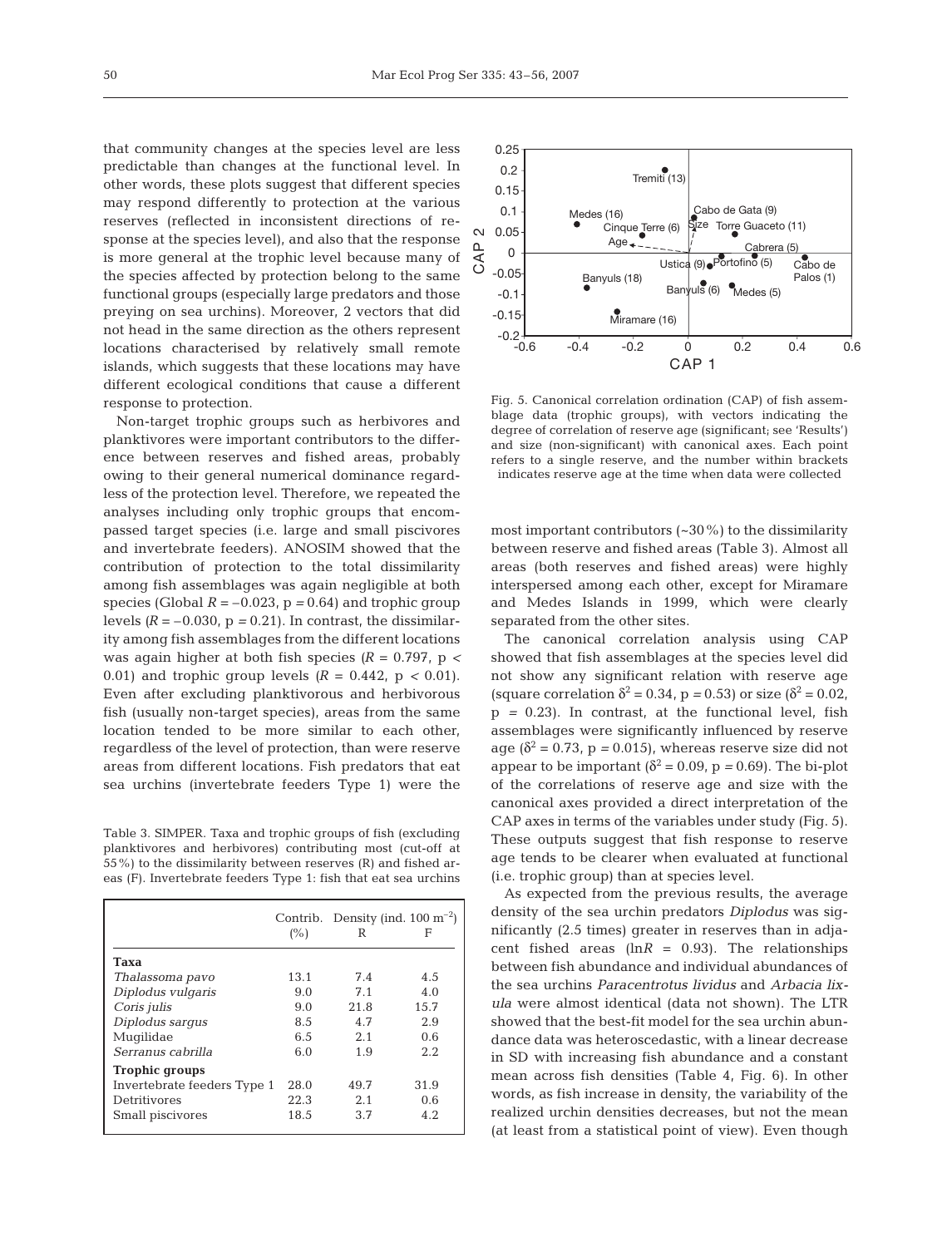Table 4. Relationship of predatory fish–sea urchin abundance. Results of likelihood test ratio comparing 4 models of logtransformed sea urchin abundance. The best-fit model was heteroscedastic Model (2), with constant mean and SD changing linearly with fish abundance. Models using log-transformed sea urchin abundance data instead of raw data were significantly supported by the analysis. Maximum likelihood values after 10<sup>6</sup> iterations

| Model                                                       | Mean           | SD             | Mean (slope)         | SD (slope) | Max. likelihood        |
|-------------------------------------------------------------|----------------|----------------|----------------------|------------|------------------------|
| (1) Constant mean and SD<br>(2) Constant mean and linear SD | 1.389<br>1.029 | 1.074<br>1.536 |                      | $-0.030$   | $-77.514$<br>$-72.106$ |
| (3) Linear mean and constant SD<br>(4) Linear mean and SD   | 1.573<br>1.284 | 1.057<br>1.365 | $-0.020$<br>$-0.005$ | $-0.026$   | $-76.683$<br>$-71.363$ |



Fig. 6. Relationship between densities of sea urchins (*Paracentrotus lividus* and *Arbacia lixula*) and predatory *Diplodus* fish in the Mediterranean Sea. Scatterplot of n = 53 observations of sea urchin and *Diplodus* predator abundances with 0.1 to 0.9 quantile (solid grey lines) and least-square (dashed line) non-linear regressions.  $\circ$ : Reserve areas;  $\bullet$ : fished areas. Sample estimates of intercepts (small left graph) and slopes (small right graph) as a step function with 90% CI are shown

there is no specific *a priori* hypothesis, it is interesting to observe that sea urchin densities at sites with more than 15 *Diplodus* 100 m–2 had significantly lower variance than sites below this critical density (Cochran's *C*-test;  $C = 0.85$ ,  $p < 0.01$ ). Within reserves this critical density of predatory fish is around 10 *Diplodus*  $100 \text{ m}^{-2}$ , probably owing to the larger size (García-Rubies & Zabala 1990, Harmelin et al. 1995), and therefore greater predatory efficiency, of *Diplodus* (Sala 1997, Hereu 2004, Guidetti 2006) in comparison to *Diplodus* in fished areas (Fig. 6). However, the overall density of sea urchins did not show significant differences between reserves and fished areas  $(lnR = 0.03)$ .

As a result of the above-reported outcomes that provided indications of unequal variance (see Table 4), non-linear quantile regressions (the non-linear model fitted the data better than did the linear model for all quantiles >0.6) indicated that slopes—i.e. rates of change of sea urchin density in relation to fish predator abundance—were not the same across all quantiles (Table 5, Fig. 6). Slopes (i.e. the horizontal line corresponding to non-significant rate of change in sea urchin abundance with increasing fish predator abundance) did not differ significantly from zero for quantiles  $\leq 0.5$ , whereas they became progressively more negative and significant for quantiles  $\geq 0.6$  (Table 5, Fig. 6). This suggests that low sea urchin density can occur with low to high density of predatory fish,

Table 5. Relationship of predatory fish–sea urchin abundance. Results of quantile regression

| Quantile | р     | Slope    |
|----------|-------|----------|
| 0.9      | 0.016 | $-0.054$ |
| 0.8      | 0.042 | $-0.037$ |
| 0.7      | 0.034 | $-0.025$ |
| 0.6      | 0.040 | $-0.021$ |
| 0.5      | 0.069 | $-0.018$ |
| 0.4      | 0.199 | $-0.014$ |
| 0.3      | 0.335 | $-0.009$ |
| 0.2      | 0.468 | $-0.009$ |
| 0.1      | 0.469 | $-0.022$ |
|          |       |          |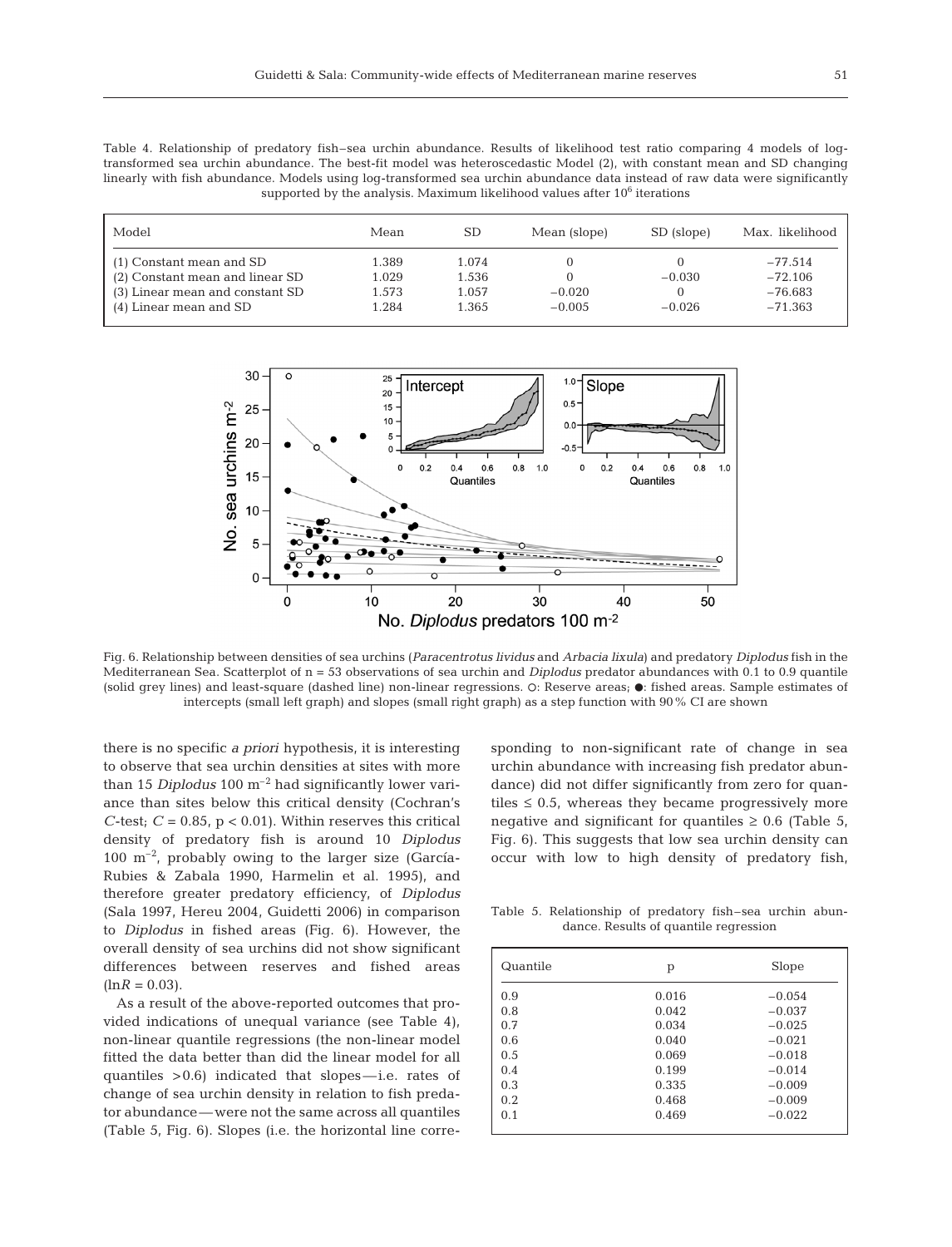whereas high sea urchin density can occur only with low *Diplodus* densities. In this case of unequal variances, a least-square regression would have provided a non-significant result (slope  $= -0.031$ ,  $p = 0.155$ ; Fig. 6), suggesting that when classic regressions (that assume homogeneous distributions) are used, an important piece of information accounting for ecological patterns can be missed. The 90% CI of estimates of intercepts and slopes (that measure the accuracy of the estimates) tended to be wider (especially for slopes) at the greater quantiles of the distribution (Fig. 6). This is consistent with the fact that the data were generated from a skewed distribution of the estimates with smaller sample size (n) in the greater quantiles, characterised by a lower probability density and thus higher sampling variation. The fact that CI of slopes overlap the zero value—especially for greater quantiles—suggests that major caution be taken when interpreting these results, because they were basically obtained from a regression with little power for the greater quantiles.

### **DISCUSSION**

The response of fish species and trophic groups to protection, measured as change in abundance and biomass, showed fairly clear patterns throughout the Mediterranean Sea. As expected, the abundance of most targeted species (piscivores and some invertebrate feeders, especially fish predators of sea urchins) increased in marine reserves. In contrast, herbivores, planktivores and some predators of invertebrates, with little or no commercial value, did not show any evident response to protection, similar to the results of other studies (Jennings & Polunin 1997, Mosquera et al. 2000, Côté et al. 2001, Micheli et al. 2004, Floeter et al. 2005). From this perspective, the present metaanalysis of the available data from Mediterranean marine reserves allowed us to provide a comprehensive quantitative picture of the response of fish species and trophic groups to protection from fishing, regardless of the fact that some studies used a poor sampling design (see 'Introduction' for details). The structure of fish assemblages (based on density data) did not reveal any clear pattern attributable to protection on a regional scale (i.e. there is no clear separation in the multidimensional space between fished and protected areas). Our results indicate that, under the size and age constraints of current Mediterranean reserves (1 to 18 years old; 18 to 2395 ha of no-take zone; Table 1), other (local) factors are likely to be more important than protection for explaining variability in fish assemblages among areas at the regional scale.

Reserve age is usually considered an important factor, because fish response to protection strictly depends on the relationship between life-history traits (e.g. those of slow-growing species) and duration of protection. We found that protected fish assemblages were related to reserve age when evaluated at the trophic group level, whereas no relation was found at the species level. However, it is worth noting that effective enforcement might not have begun in some of the reserves (e.g. some Italian marine reserves) at the year of formal establishment. This may bias correlations between fish assemblage trajectories and time from reserve creation. For instance, the Torre Guaceto Marine Reserve was formally established in 1991, but enforcement started to be effective around 1999, which means that the actual reserve age is 3 to 4 yr. When examining Fig. 5, Torre Guaceto not surprisingly falls within the youngest marine reserves, which reinforces our finding of a relationship between fish assemblages at functional level and reserve age.

With further regard to reserve age, Mosquera et al. (2000) did not observe any effects, Halpern & Warner (2002) observed rapid and lasting effects, and Russ & Alcala (2004) and Micheli et al. (2004) found that the abundance of large carnivorous fish increases in a non-saturating way for at least 25 yr after reserve creation. The age of most of the reserves considered in the present study (at the time when the data were collected) does not encompass the life-spans of large Mediterranean piscivorous fish (e.g. groupers can live up to 50 yr and sea breams up to 10 yr; www.fishbase. org). Our results could thus suggest that these reserves are still on their trajectories of recovery, and that none of them are likely to have reached full recovery. The above issues suggest that further effort should be invested in evaluating the effects of protection in time, provided that time is measured accurately and not simply starting from the formal establishment of marine reserves.

With regard to reserve size, this variable could theoretically affect the magnitude of the protection effect within reserves, but recent studies (e.g. Côté et al. 2001, Halpern 2003) reported that it does not dramatically affect the response of fish assemblages to protection. Our results, which suggest a minor effect of reserve size on fish assemblages, thus agree with those of the available studies (e.g. Halpern 2003) that was restricted to protection effects in the form of 'protected vs. fished' areas; other reserve effects, such as spillover (Halpern & Warner 2003) or community recovery through changes in predatory relationships (Guidetti 2006 and references therein), could change relative to reserve size. Factors other than reserve age and size may also be important when accounting for our observed patterns. They could include small-scale gra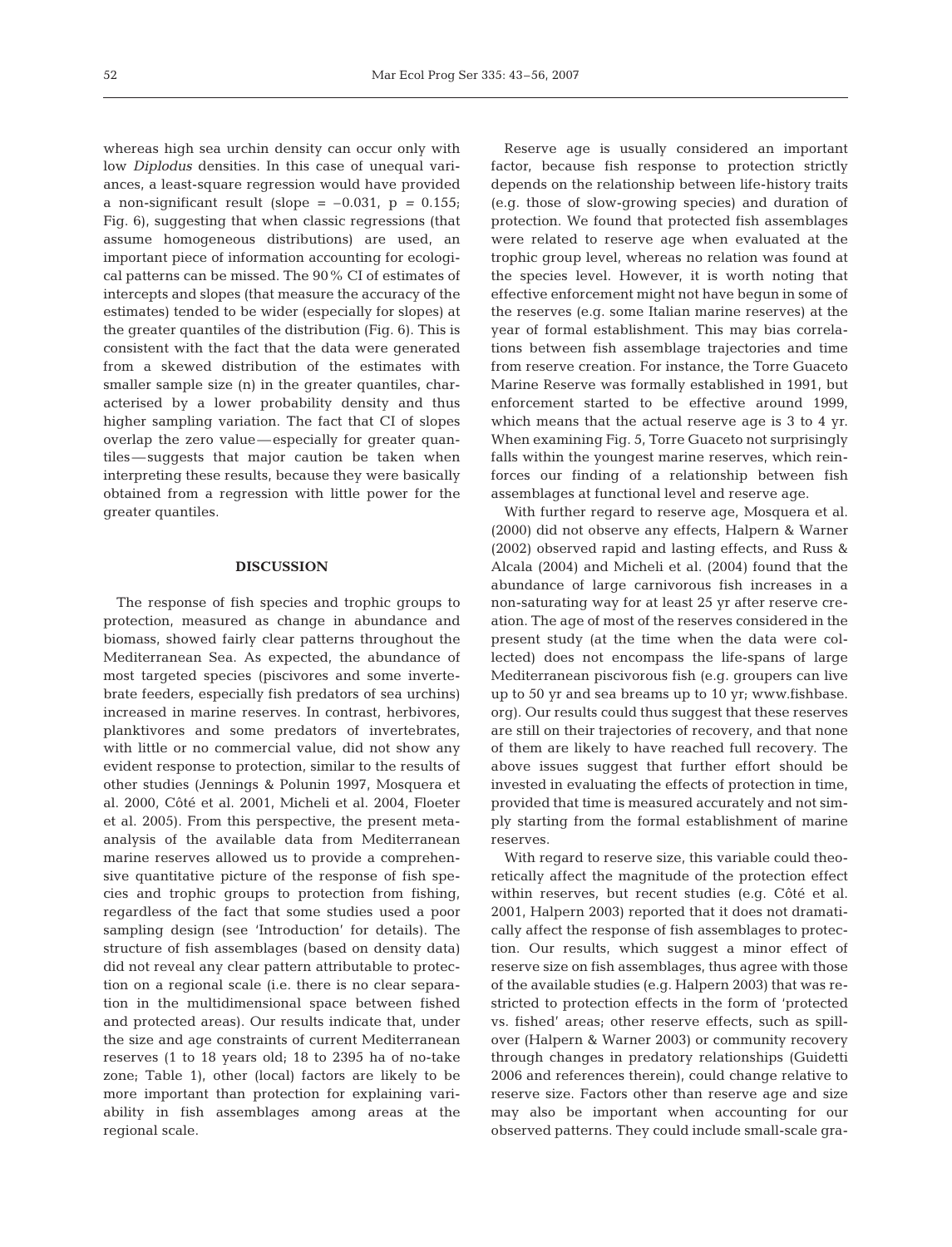dients, patterns of larval dispersal and settlement, the physical complexity and structure of the habitat, availability of nurseries, and the local histories of exploitation of littoral ecosystems (Garcia-Charton et al. 2000 and references therein, Halpern & Warner 2003). Although the response of some species and trophic groups to protection appears to be predictable at a local scale (with exceptions, e.g. *Dentex dentex)*, the regional pattern of fish assemblage structure makes difficult the distinction between protected and fished areas at the regional scale. We believe that this may be explained in part by the different ages of reserves and their different successional stages at the time of sampling (e.g. Russ et al. 2005), and also by the local factors (e.g. habitat structure) demonstrated to affect fish assemblages and their distribution patterns (Garcia-Charton et al. 2000).

Most previous meta-analyses of the effects of marine reserves were conducted on total density and/or biomass of fish by pooling data into broad trophic groups or families, or into target vs. non-target species. Such approaches may be inappropriate because they ignore species-level data, and families are used as a surrogate of trophic levels and target value. The family Sparidae, for instance, includes piscivores, invertebrate feeders, planktivores, and herbivores (Corbera et al. 1996). Some Sparid species are targeted by fisheries, while others have nil commercial value. In addition, the response observed when many species are included into a single taxonomic unit may be disproportionately affected by a few extremely abundant species. This suggests that, when evaluating responses to protection, the calculation of *R* should also be performed at the lowest taxonomic level. Such an approach also accounts for biological traits typical of each species (such as movement patterns and growth rate) that can greatly influence the patterns of density and biomass in reserves vs. fished areas (Rakitin & Kramer 1996), or the time lapse required to obtain a significant response (Russ & Alcala 2004).

We analysed overall fish assemblages from reserves and fished areas using density, because the available information on biomass was too scarce. Planktivorous fish (usually small, gregarious, non-target species) tended to be the most conspicuous descriptors of assemblages. Many fish targeted by fisheries (e.g. piscivores and invertebrate feeders) are far larger, but their abundance is generally much lower than that of planktivorous fish. However, despite their disproportionately high abundance, planktivores did not mask the response of fish assemblages to protection. Nonetheless, the differences between reserves and fished areas would have been greater if biomass had been considered.

Our results suggest that the fish assemblage response to protection appears to be more general when functional (trophic) group is considered than when species composition is considered. Owing to the lack of proper replication for each reserve in the available data sets from published studies, it was not possible to formally (i.e. statistically) test for any specific hypothesis. However, this preliminary investigation may provide some suggestions for future studies. In fact, our results indicate that different species may respond to protection in a different way at different reserves (idiosyncratic response at species level), and that most of these species belong to the same functional categories (chiefly large predators and those preying on sea urchins). The fact that trajectories of change were different for reserves situated by relatively remote islands suggests that the different ecological conditions of these reserves may cause a different fish response to protection. This could suggest the need for different management measures (or the selection of different fish species to specifically protect) for marine reserves created in natural contexts, characterised by different ecological conditions.

Not all reserves thus showed the same trend in terms of species response. For instance, there was a general pattern of increase in the biomass of piscivores as a group in reserves, but not all species showed positive changes; in addition, in different reserves, different species were responsible for the increase in biomass. The response of the different trophic groups to protection appears to be more robust, regardless of the variability in size and age of the reserves considered in this study.

Protection and the recovery of fish assemblages may affect benthic ecosystems through cascading effects (Sala et al. 1998, Pinnegar et al. 2000). For instance, protection from fishing may allow large fish predators of sea urchins (mostly target fish) to increase in abundance and size inside reserves, in turn reducing the density of their sea urchin prey, and hence to protect macroalgal beds from overgrazing and prevent the formation of coralline barrens (McClanahan & Sala 1997, Witman & Dayton 2001). However, this trophic model is not general: coralline barrens or high sea urchin density may also be found within reserves (but to a lesser extent), which leads one to consider other factors—such as the role of refuges, strong recruitment events, or predation on juvenile sea urchins by predators (e.g. small fish and invertebrates) other than large fish—in regulating sea urchin populations (Sala et al. 1998, Hereu 2004, Hereu et al. 2004). Although the recovery of predators of sea urchins following the establishment of reserves is common, the transition between coralline barrens to macroalgal beds is not obvious (Sala et al. 1998, Hereu 2004, Guidetti 2006). Overfished areas may contain large-sized sea urchins and small-sized predators of sea urchins. If sea urchin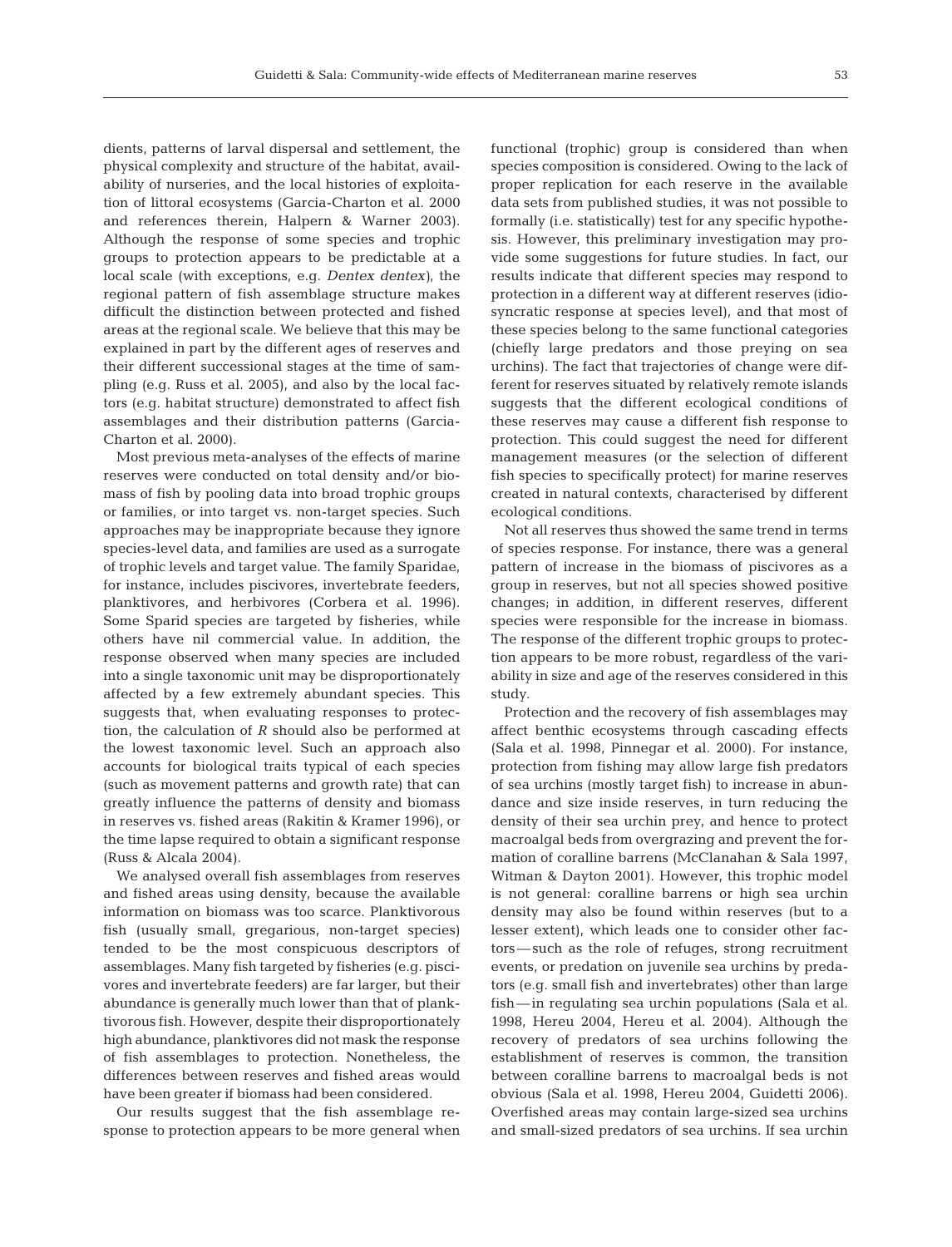size is such that they acquire a size refuge from predation, fish will not be able to reduce sea urchin abundance (Sala 1997, Guidetti 2006). This means that recovery at the community level may require longer time periods than the recovery of target, predatory species. Therefore, although total fish density in reserves may appear to increase and saturate within a few years (Halpern & Warner 2002), changes in fish size and biomass, and in the whole community, involve long time periods and may go undetected in short-term studies and once-only spatial comparisons (Russ & Alcala 2004, Russ et al. 2005). As observed by others (e.g. Shears & Babcock 2003, Micheli et al. 2004), changes in the structure of assemblages in reserves may follow complex successional trajectories, which cannot be detected in short-term studies or snapshot comparisons.

Our results showed that the recovery of predators of sea urchin in reserves might not be large enough to contribute to the control of sea urchin populations. Findings from this study do suggest that, once predator populations exceed a certain threshold, predation can control prey populations. In contrast, when predation is weak, other factors seem to acquire greater relevance and sea urchin abundance becomes less predictable. For instance, the Ustica reserve is a small offshore, volcanic island harboring subtidal habitats mostly composed of steep and highly exposed rocky cliffs. These are not appropriate habitats for recruitment of juvenile *Diplodus* (García-Rubies & Macpherson 1995, Harmelin-Vivien et al. 1995). This could account for the low average density of *D. sargus* and *D. vulgaris* both in reserve and fished areas (Vacchi et al. 1998), for large fluctuations in sea urchin populations subjected to reduced predatory control, and for the related formation of extensive sea urchin barrens (M. Milazzo unpubl. data). In addition, the threshold of sea urchin predator density seems to be lower (<10 *Diplodus* m–2) within reserves, where mean size of *Diplodus* is generally greater, than in fished areas (García-Rubies & Zabala 1990, Harmelin et al. 1995, Guidetti 2006). Results indicating the relationship between predator density/size and the effectiveness of predator control upon strongly interactive prey, like sea urchins that may cause community shift from macroalgae to barrens, may have important implications for the interpretation of patterns of change at the community level within marine reserves in temperate regions. Even though we recognise that this is an *a posteriori* conclusion and that a specific experimental design is needed to test the hypothesis properly, this study suggests that there could be critical predator densities below which top-down control is reduced and a suite of bottom-up factors come into play, increasing variability in prey populations. This hypothesis is supported by an increasing number of experimental studies in marine (Sala & Zabala 1996, Hereu 2004, Guidetti 2006) and terrestrial systems (Terborgh et al. 2001, Sala 2006).

In conclusion, this study showed that (1) establishment of marine reserves led to direct positive responses in density and biomass of predatory fish species; (2) fish assemblages did not clearly differ between protected and fished conditions at a regional scale, revealing the importance of local factors and the initial successional point of reserves; (3) the predator-prey relationship (i.e. *Diplodus* vs. sea urchins) at the core of the trophic cascade in the Mediterranean rocky sublittoral shows symptoms of non-linearity, suggesting that the transition between alternative states (macroalgal beds vs. barrens) could be driven by critical thresholds in the abundance of predatory fish. Overall, our findings suggest that reserves and unprotected areas should not be merely considered as 2 'treatments' in ecological studies. Instead, reserves and unprotected areas should be considered within the framework of a successional (degradation/recovery) gradient, in order to allow us to appropriately interpret the ecological changes after reserve establishment.

*Acknowledgements.* This study was written during P.G.'s stay at the Center for Marine Biodiversity and Conservation at Scripps Institution of Oceanography, as part of his PhD, and represents a contribution towards the aims of MARBEF (EU Network of Excellence on 'Marine Biodiversity and Ecosystem Functioning' under EU-Framework Programme 6) and ECOFISHMOD (POR-Regione Puglia project). Some unpublished data were kindly provided by P. Francour, J. Harmelin and S. Ruitton (France); F. Badalamenti, F. Micheli, M. Milazzo, M. Mori and L. Tunesi (Italy); and J. Coll, A. García-Rubies and B. Hereu (Spain), to whom we are very grateful. Thanks to S. Sandin, M. Anderson, A. Terlizzi and L. Ciannelli who helped with statistical analyses, and to B. Halpern and N. Holland who revised and improved an earlier version of the manuscript.

### LITERATURE CITED

- Anderson MJ, Willis TJ (2003) Canonical analysis of principal coordinates: a useful method of constrained ordination for ecology. Ecology 84:511–525
- Bell J (1983) Effects of depth and marine reserve fishing restrictions on the structure of a rocky reef fish assemblage in the north-western Mediterranean Sea. J Appl Ecol 20:357–369
- Cade BS, Noon BR (2003) A gentle introduction to quantile regression for ecologists. Front Ecol Environ 1:412–420
- Clarke KR, Warwick RM (1994) Change in marine communities: an approach to statistical analysis and interpretation. Natural Environment Research Council, Plymouth
- Corbera J, Sabatés A, García-Rubies A (1996) Peces de mar de la Península Ibérica. Planeta, Barcelona
- Côté IM, Mosquera I, Reynolds JD (2001) Effects of marine reserves characteristics on the protection of fish populations: a meta-analysis. J Fish Biol 59:178–189
- Dufour V, Jouvenel JY, Galzin R (1995) Study of a Mediter-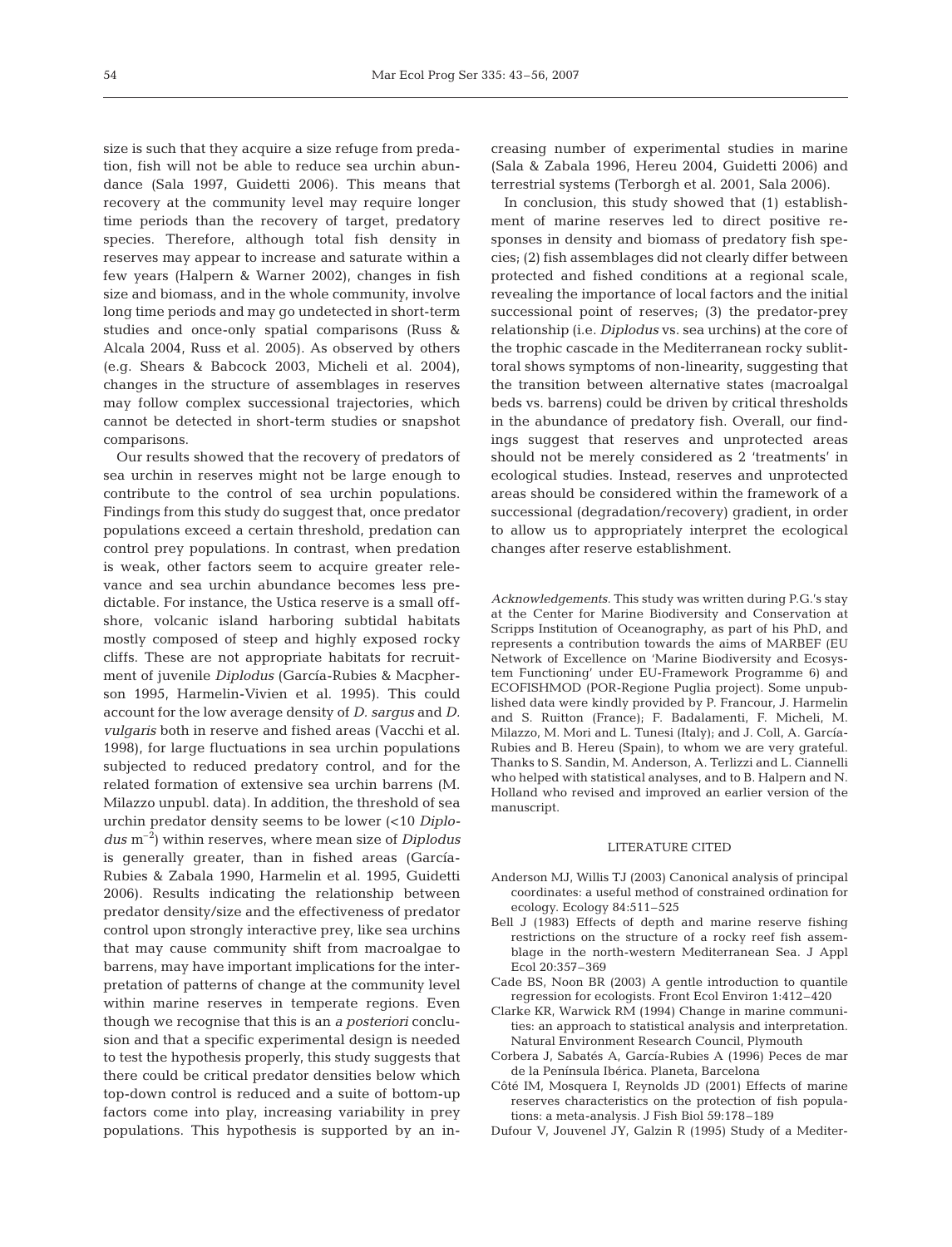ranean reef fish assemblage. Comparisons of population distributions between depths in protected and unprotected areas over one decade. Aquat Liv Resour 8:17–25

- Edgar GJ, Barrett NS (1999) Effects of the declaration of marine reserves on Tasmanian reef fishes, invertebrates and plants. J Exp Mar Biol Ecol 242:107–144
- Fischer W, Bauchot ML, Schneider M (1987) Fiches FAO d'identification des éspèces pour les besoins de la pêche. Méditerranée et Mer Noire, Zone 37. II Vertebrés. FAO, Rome
- Floeter SR, Halpern BS, Ferreira CEL (2005) Effects of fishing and protection on Brazilian reef fishes. Conserv Biol 128: 391–402
- Francour P (1990) Dynamique de l'écosystème à *Posidonia oceanica* dans le parc national de Port-Cros. Analyse des compartiments matte, litière, faune vagile, échinodermes et poissons. Doctorat d'Université, Université de Paris VI
- Francour P (1991) The effect of protection level on a coastal fish community at Scandola, Corsica. Rev Ecol Terre Vie 46:65–81
- Francour P (1994) Pluriannual analysis of the reserve effect on ichthyofauna in the Scandola natural reserve (Corsica, Northwestern Mediterranean). Oceanol Acta 17:309–317
- Garcìa-Charton JA, Williams ID, Pérez-Ruzafa A, Milazzo M and 5 others (2000) Evaluating the ecological effects of Mediterranean marine protected areas: habitat, scale and the natural variability of ecosystems. Environ Cons 27: 159–178
- Garcìa-Charton JA, Pérez-Ruzafa A, Sànchez-Jerez P, Bayle-Sempere JT, Reñones O, Moreno D (2004) Multi-scale spatial heterogeneity, habitat structure, and the effect of marine reserves on Western Mediterranean rocky reef fish assemblages. Mar Biol 144:161–182
- García-Rubies A, Macpherson E (1995) Substrate use and temporal pattern of recruitment in juvenile fishes of the Mediterranean littoral. Mar Biol 124:35–42
- García-Rubies A, Zabala M (1990) Effects of total fishing prohibition on the rocky fish assemblages of Medes Islands marine reserve (NW Mediterranean). Sci Mar 54:317–328
- Guidetti P (2002) Mediterranean MPAs: the importance of experimental design in detecting the effects of protection measures on fish. Aquat Conserv 12:619–634
- Guidetti P (2006) Marine reserves re-establish lost predatory interactions and cause community-wide changes in rockyreefs. Ecol Appl 16:963–976
- Guidetti P, Bussotti S (2000) Nearshore fish assemblages associated with shallow rocky habitats along the southern Croatian coast (Eastern Adriatic Sea). Vie Milieu 50: 171–176
- Guidetti P, Fraschetti S, Terlizzi A, Boero F (2003) Distribution patterns of sea urchins and barrens in shallow Mediterranean rocky reefs impacted by the illegal fishery of the boring mollusc *Lithophaga lithophaga*. Mar Biol 143: 1135–1142
- Guidetti P, Verginella L, Viva C, Odorico R, Boero F (2005) Protection effects on fish assemblages, and comparison of two visual-census in shallow artificial rocky habitats in the northern Adriatic Sea. J Mar Biol Assoc UK 85:247–255
- Halpern BS (2003) The impact of marine reserves: do reserves work and does reserve size matter? Ecol Appl 13:117–137
- Halpern BS, Warner RR (2002) Marine reserves have rapid and lasting effects. Ecol Lett 5:361–366
- Halpern BS, Warner RR (2003) Matching marine reserve design to reserve objectives. Proc R Soc Lond B 270: 1871–1878
- Harmelin JG (1987) Structure et variabilité de l'ichtyofaune d'une zone rocheuse protégée en Méditerranée (Parc

national de Port-Cros, France). Mar Ecol 8:263–284

- Harmelin JG, Bachet F, García F (1995) Mediterranean marine reserves: fish indices as tests of protection efficiency. PSZN I: Mar Ecol 16:233–250
- Harmelin-Vivien ML, Harmelin JG, Chauvet C, Duval C and 7 others (1985) Evaluation des peuplements et populations de poissons. Méthodes et problemes. Rev Ecol Terre Vie 40:467–539
- Harmelin-Vivien ML, Harmelin JG, Leboulleux V (1995) Microhabitat requirements for settlement of juvenile sparid fishes on Mediterranean rocky shores. Hydrobiologia 300/301:309–320
- Hedges LV, Olkin I (1985) Statistical methods for metaanalysis. Academic Press, New York
- Hereu B (2004) The role of trophic interactions between fishes, sea urchins and algae in the northwestern Mediterranean rocky infralittoral. PhD thesis, Universitat de Barcelona
- Hereu B, Zabala M, Linares C, Sala E (2004) Temporal and spatial variability in settlement of the sea urchin *Paracentrotus lividus* in the NW Mediterranean. Mar Biol 144: 1011–1018
- Hurlbert SH (1984) Pseudoreplication and the design of ecological field experiments. Ecol Monogr 54:187–211
- Jennings S, Polunin NCV (1997) Impacts of predator depletion by fishing on the biomass and diversity of non-target reef fish communities. Coral Reefs 16:71–82
- Jennings S, Grandcourt EM, Polunin NCV (1995) The effects of fishing on the diversity, biomass and trophic structure of Seychelles' reef fish communities. Coral Reefs 14:225–235
- Lecchini D, Lenfant P, Planes S (2002) Variation in abundance and population dynamics of the sea urchin *Paracentrotus lividus* on the Catalan coast (north-western Mediterranean Sea) in relation to habitat and marine reserve. Vie Milieu 52:111–118
- McClanahan TR, Sala E (1997) A Mediterranean rocky-bottom ecosystem fisheries model. Ecol Model 104:145–164
- Micheli F (1999) Eutrophication, fisheries, and consumerresource dynamics in marine pelagic ecosystems. Science 285:1396–1398
- Micheli F, Halpern BS, Botsford LW, Warner RR (2004) Trajectories and correlates of community change in no-take marine reserves. Ecol Appl 14:1709–1723
- Micheli F, Benedetti-Cecchi L, Gambaccini S, Bertocci I, Borsini C, Osio GC, Romano F (2005) Alternate states, marine protected areas, and the structure of Mediterranean rocky-reef assemblages. Ecol Monogr 75:81–102
- Mosquera I, Côté IM, Jennings S, Reynolds JD (2000) Conservation benefits of marine reserves for fish populations. Anim Conserv 4:321–332
- Pauly D, Christensen V, Dalsgaard J, Froese R, Torres F Jr (1998) Fishing down marine food webs. Science 279: 860–863
- Pinnegar JK, Polunin NVC, Francour P, Badalamenti F and 7 others (2000) Trophic cascades in benthic marine ecosystems: lessons for fisheries and protected-area management. Environ Conserv 27:179–200
- Rakitin A, Kramer DL (1996) Effect of a marine reserve on the distribution of coral reef fishes in Barbados. Mar Ecol Prog Ser 131:97–113
- Russ GR, Alcala AC (2004) Marine reserves: long-term protection is required for full recovery of predatory fish populations. Oecologia 138:622–627
- Russ GR, Stockwell B, Alcala AC (2005) Inferring versus measuring rates of recovery in no-take marine reserves. Mar Ecol Prog Ser 292:1–12
- Sala E (1997) Fish predators and scavengers of the sea urchin